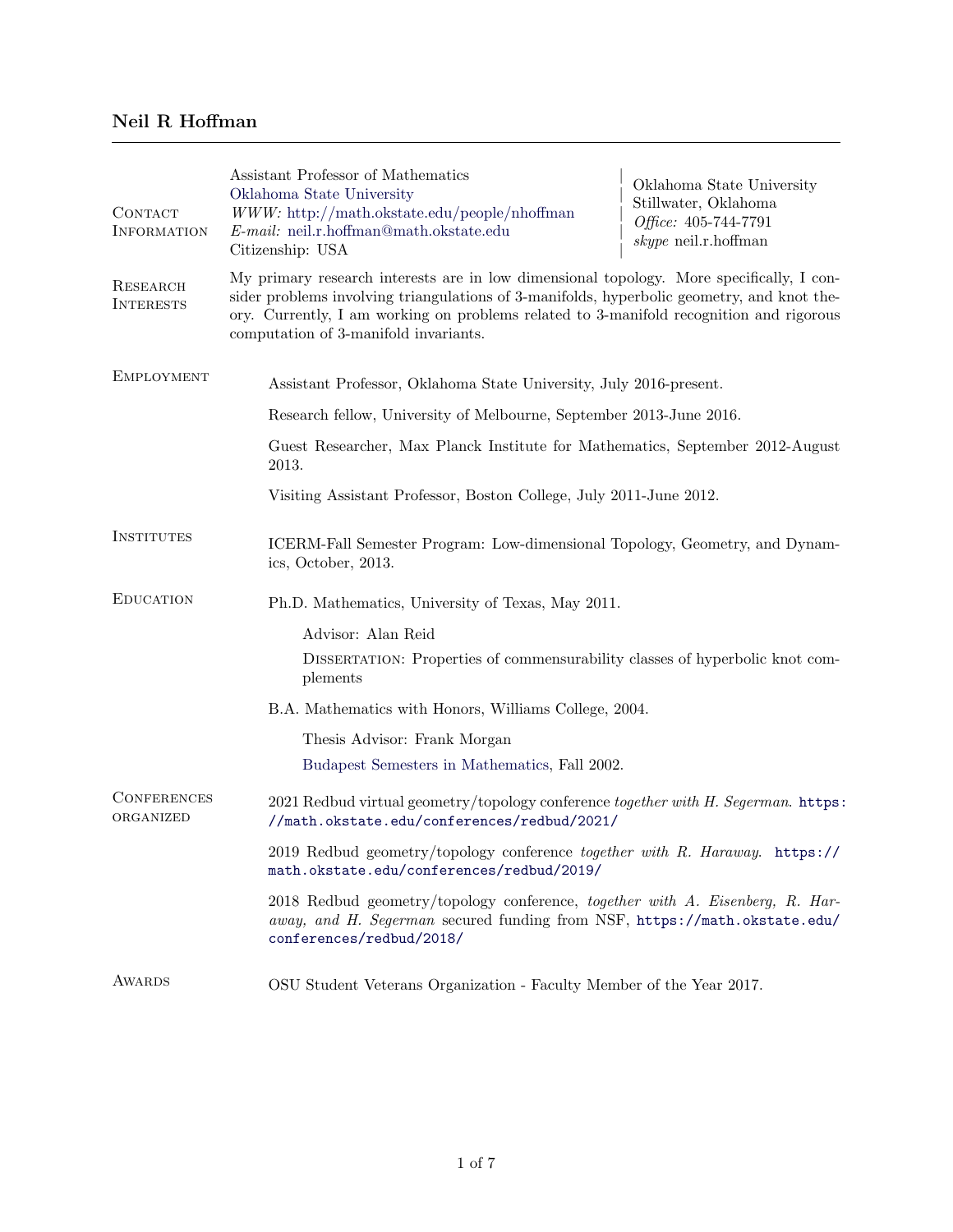| AWARDED                 | $@collaborateICERM, PSL(2; F)$ Representations of Homology Spheres, together with<br>K. Petersen, E. Samperton. (scheduled for July 11-15, 2022).                                                                                                                                |  |
|-------------------------|----------------------------------------------------------------------------------------------------------------------------------------------------------------------------------------------------------------------------------------------------------------------------------|--|
| GRANTS AND<br>PROPOSALS | Distinguished Women in Mathematics Colloquium Series together with B. Tobin.<br>Location: Stillwater, OK, President's Fellows Campus Funding, \$14,488.00. (running<br>in $2021-2022$ academic year)                                                                             |  |
|                         | AIM SQuaRE, Which hyperbolic knot complements have hidden symmetries? to-<br>gether with Eric Chesebro, Michelle Chu, Jason DeBlois, Priyadip Mondal, and<br>Genevieve Walsh. October 2019-present. (on hold due to COVID.)                                                      |  |
|                         | Algorithmic recognition of 3-manifolds and tangles, Location: Stillwater, OK, Simons<br>Foundation, \$42,000. 9/2017-present.                                                                                                                                                    |  |
| <b>PUBLICATIONS</b>     |                                                                                                                                                                                                                                                                                  |  |
|                         | Chesebro, Eric, Deblois, Jason, Hoffman, Neil R, Millichap, Christian, Mondal, Priyadip<br>and Worden, William "Dehn surgery and hyperbolic knot complements without hid-<br>den symmetries." arXiv:2009.14765, To appear in International Mathematics Re-<br>search Notices.    |  |
|                         | Hoffman, Neil R, "Cusp types of quotients of hyperbolic knot complements." arXiv:2001.05066.<br>To appear in Proceedings of the American Mathematical Society, Series B.                                                                                                         |  |
|                         | Baker, Ken and Hoffman, Neil R, "Exceptional surgeries in 3-manifolds." arXiv:2101.12259.<br>To appear in Proceedings of the American Mathematical Society, Series B.                                                                                                            |  |
|                         | Hoffman, Neil R, Millichap, Christian and Worden, William "Symmetries and hidden<br>symmetries of $(\epsilon, d_L)$ -twisted knot complements." arXiv:1909.10571. To appear in<br>Algebraic & Geometric Topology.                                                                |  |
|                         | Baker, Kenneth L., Hoffman, Neil R, and Licata, Joan E. "Jointly primitive knots<br>and surgeries between lens spaces." arXiv:1904.03268. To appear in Communications<br>in Analysis and Geometry.                                                                               |  |
|                         | Hoffman, Neil, and Nathan Sunukjian. "Null-homologous exotic surfaces in 4-manifolds"<br>Algebraic & Geometric Topology 20 (2020) 2677-2685                                                                                                                                      |  |
|                         | Baker, Kenneth L. appendix by Baker, Kenneth L. and Hoffman, Neil R. The Poincaré<br>homology sphere, lens space surgeries, and some knots with tunnel number two. Pacific<br>Journal of Mathematics, Vol. 305 (2020), No. 1, $1-27$                                             |  |
|                         | Hoffman, Neil R., and Jessica S. Purcell. "Geometry of planar surfaces and excep-<br>tional fillings." Bulletin of the London Mathematical Society 49(2) (2017): 185-201                                                                                                         |  |
|                         | Garoufalidis, Stavros, Craig D. Hodgson, Neil R. Hoffman, and J. Hyam Rubinstein,<br>"The 3D-index and normal surfaces." Illinois Journal of Mathematics $60(1)$ (2016):<br>289-352.                                                                                             |  |
|                         | Hoffman, Neil, Kazuhiro Ichihara, Masahide Kashiwagi, Hidetoshi Masai, Shin'ichi<br>Oishi, and Akitoshi Takayasu. "Verified computations for hyperbolic 3-manifolds."<br>Experimental Mathematics $25(1)$ (2016): 66-78.                                                         |  |
|                         | Dunfield, Nathan M., Neil R. Hoffman, and Joan E. Licata. "Asymmetric hyperbolic<br>$L$ -spaces, Heegaard genus, and Dehn filling." Mathematical Research Letters $22(6)$<br>$(2015): 1679 - 1698.$                                                                              |  |
|                         | Hoffman, Neil R., and Genevieve S. Walsh, "The big Dehn surgery graph and the<br>link of $S^3$ ." Proceedings of the American Mathematical Society, Series B 2 (open<br>access), no. 2 (2015): 17-34, http://www.ams.org/journals/bproc/2015-02-02/<br>S2330-1511-2015-00020-7/. |  |
|                         |                                                                                                                                                                                                                                                                                  |  |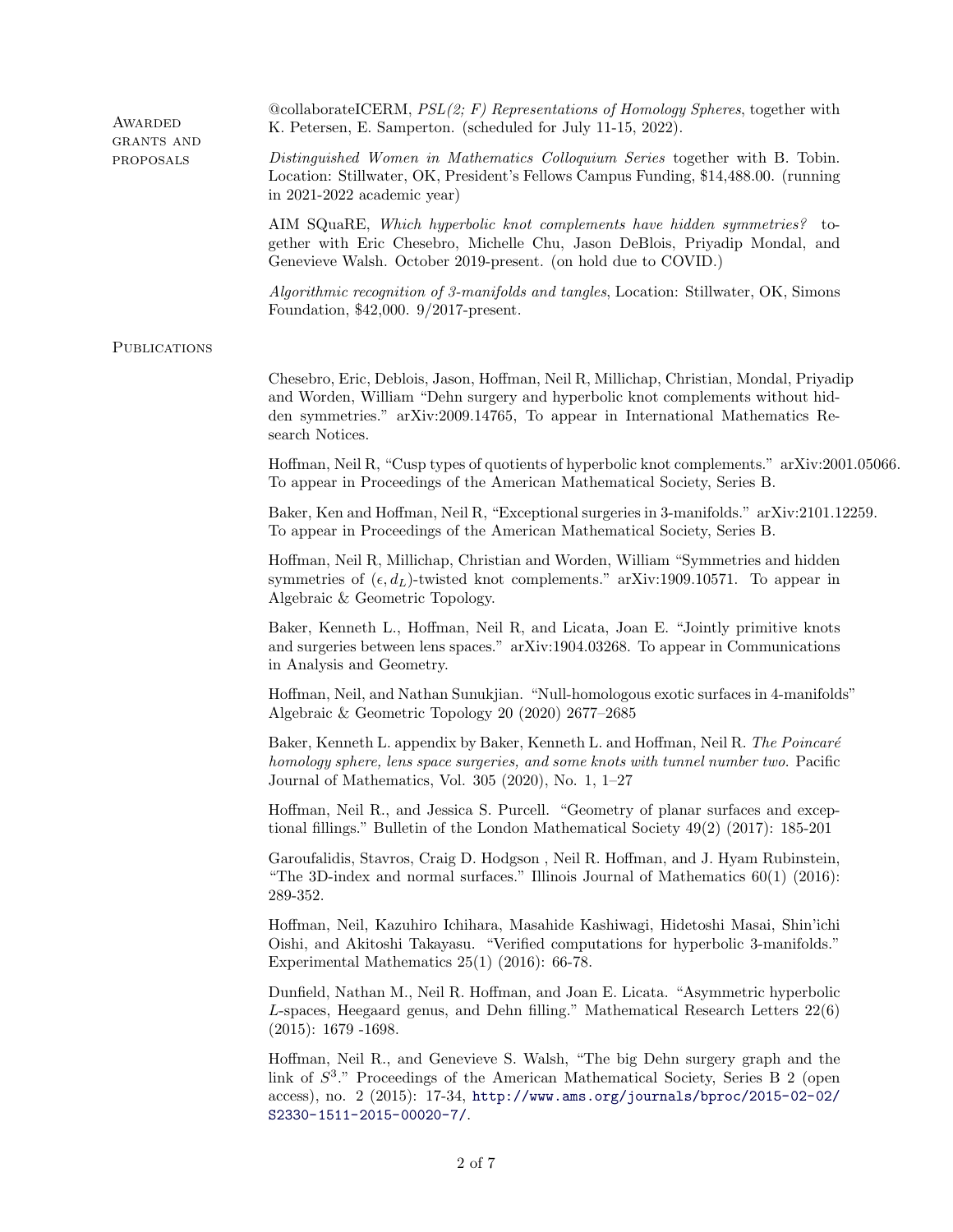|                                      | Baker, Kenneth L., Brandy Guntel-Doleshal, and Neil Hoffman. "On manifolds with<br>multiple lens space fillings." Boletín de la Sociedad Matemática Mexicana 20, no. 2,<br>$(2014): 405-447.$                                                                                                        |  |
|--------------------------------------|------------------------------------------------------------------------------------------------------------------------------------------------------------------------------------------------------------------------------------------------------------------------------------------------------|--|
|                                      | Hoffman, Neil R. "Small knot complements, exceptional surgeries and hidden sym-<br>metries." Algebraic & Geometric Topology 14, no. 6 (2015): 3227-3258.                                                                                                                                             |  |
|                                      | Hoffman, Neil R. "On knot complements that decompose into regular ideal dodeca-<br>hedra." Geometriae Dedicata 173, no. 1 (2014): 299-308.                                                                                                                                                           |  |
|                                      | Hoffman, Neil. "Commensurability classes containing three knot complements." Al-<br>gebraic & Geometric Topology 10, no. $2$ (2010): 663-677.                                                                                                                                                        |  |
| PREPRINTS:                           |                                                                                                                                                                                                                                                                                                      |  |
|                                      | Futer, David, Hamilton, Emily and Hoffman, Neil R. "Infinitely many virtual geo-<br>metric triangulations". arXiv:2102.12524, submitted.                                                                                                                                                             |  |
|                                      | Haraway, Robert C. and Hoffman, Neil R, "On the complexity of cusped non-hyperbolicity."<br>$arXiv:1907.01675$ , submitted.                                                                                                                                                                          |  |
| ΙN<br>PREPARATION:                   | Hoffman, Neil R. and Worden, William "Arithmetic Fully Augmented Links".                                                                                                                                                                                                                             |  |
|                                      | Haraway, Robert C., Hoffman, Neil R., Schleimer, Saul and Sedgwick, Eric. "Link<br>diagram recovery in exponential time".                                                                                                                                                                            |  |
|                                      | Hoffman, Neil R. and Petersen, Kathleen. "Small $PSL(2, F)$ Representations of<br>Seifert Fibered Space Groups".                                                                                                                                                                                     |  |
| <b>SUPERVISED</b><br><b>RESEARCH</b> | Joshua Ross, "Angle Structures and Normal Surfaces in Closed Pseudo-Manifolds".<br>Oklahoma State, 2020.                                                                                                                                                                                             |  |
|                                      | Tucker Feix, "Two Methods for Triangulating Hyperbolic Punctured Spheres". Ok-<br>lahoma State, 2018.                                                                                                                                                                                                |  |
|                                      | (together with Craig Hodgson) James Cliff. "Scissor congruence for manifolds in<br>the cusped and closed censuses of hyperbolic 3-manifolds", University of Melbourne,<br>2016.                                                                                                                      |  |
|                                      | (together with Craig Hodgson) Dadd, Blake, and Aochen Duan. "Constructing in-<br>finitely many geometric triangulations of the figure eight knot complement." Pro-<br>ceedings of the American Mathematical Society 144.10 (2016): 4545-4555. (Research<br>preformed University of Melbourne, 2014.) |  |
|                                      | (together with Craig Hodgson) Emma Kong and Curtis Mustgrave-Evans. "Maximal<br>equal area cusp packings of punctured spheres", University of Melbourne, 2015.                                                                                                                                       |  |
| UNDERGRADUATE<br><b>RESEARCH</b>     |                                                                                                                                                                                                                                                                                                      |  |
|                                      | Corneli, Joseph, Neil Hoffman, Paul Holt, George Lee, Nicholas Leger, Stephen Mose-<br>ley, and Eric Schoenfeld. "Double bubbles in S 3 and H 3." Journal of Geometric<br>Analysis 17, no. 2 (2007): 189-212.                                                                                        |  |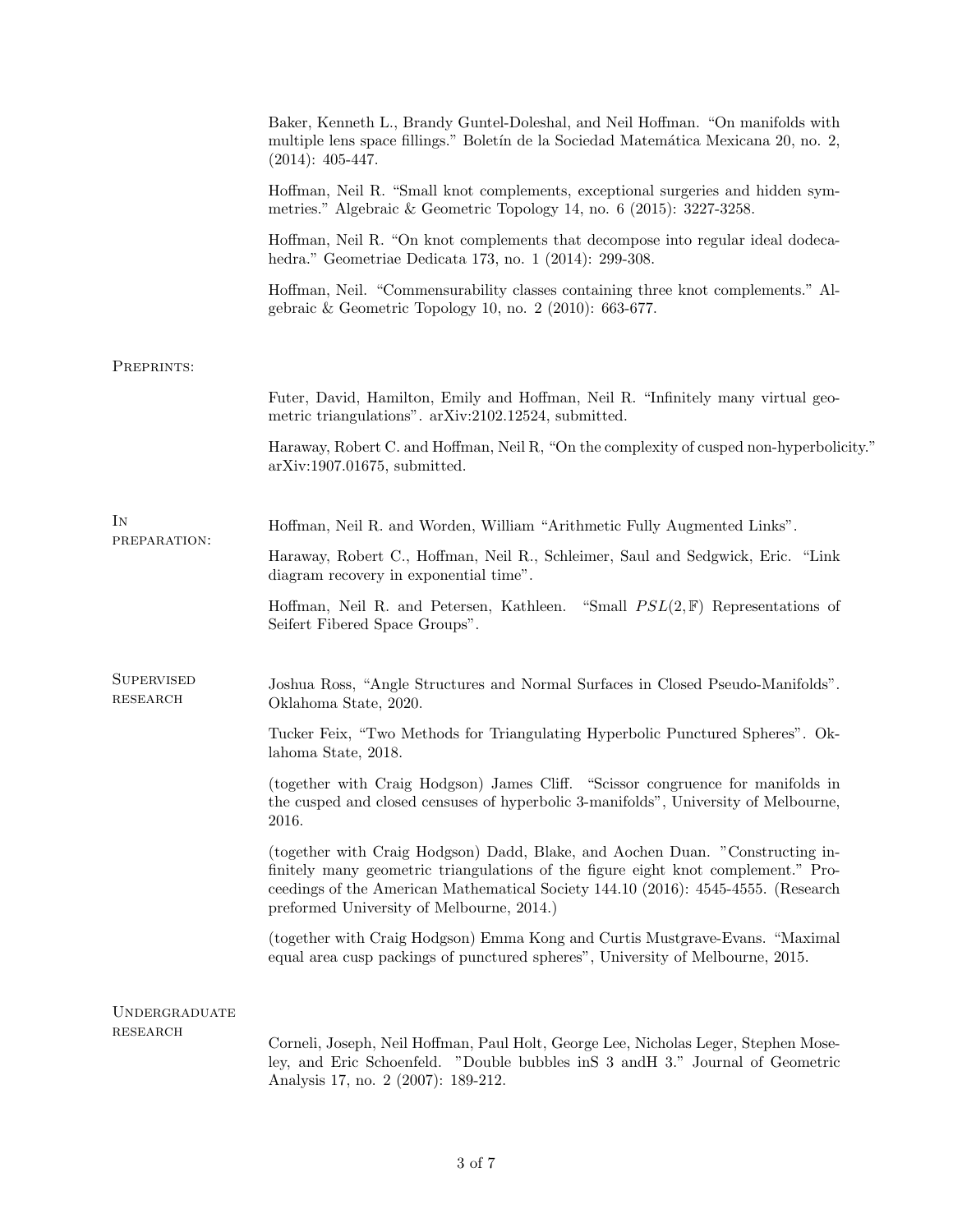| TEACHING                                | Fall 2021 - Calculus II, General Topology (Oklahoma State)<br>Sprint 2021 - Calculus II (Oklahoma State)                                                                                                               |                                              |
|-----------------------------------------|------------------------------------------------------------------------------------------------------------------------------------------------------------------------------------------------------------------------|----------------------------------------------|
|                                         |                                                                                                                                                                                                                        |                                              |
|                                         | Spring 2020 - Calculus II (Oklahoma State)                                                                                                                                                                             |                                              |
|                                         | Fall 2019 - Calculus III (Oklahoma State)                                                                                                                                                                              |                                              |
|                                         | Spring 2019 - Calculus III (Oklahoma State)                                                                                                                                                                            |                                              |
|                                         | Spring 2019 - Math Structures (Oklahoma State)                                                                                                                                                                         |                                              |
|                                         | Fall 2018 - Grad Seminar on Geometric orbifolds (Oklahoma State)                                                                                                                                                       |                                              |
|                                         |                                                                                                                                                                                                                        | Fall 2018 - Math Structures (Oklahoma State) |
|                                         | Fall 2017 - Calculus I (Oklahoma State)                                                                                                                                                                                |                                              |
|                                         | Spring 2017- Intro. to Topology (Oklahoma State)                                                                                                                                                                       |                                              |
|                                         | Fall 2016 - Calculus I (Oklahoma State)                                                                                                                                                                                |                                              |
|                                         | Spring 2014 - Linear Algebra (Uni. Melbourne)                                                                                                                                                                          |                                              |
|                                         | Spring 2012 - Instructor Linear Algebra and Ideas in Math (Boston College)                                                                                                                                             |                                              |
|                                         | Fall 2011 - Instructor Calculus I (Boston College)                                                                                                                                                                     |                                              |
|                                         | January 2011-May 2011 Department Fellowship (Texas)                                                                                                                                                                    |                                              |
|                                         | January 2010-December 2010 Coordinator of Saturday Morning Math Group (Texas)                                                                                                                                          |                                              |
|                                         | Fall 2009 - Teaching Assistant 408K-CNS (Differential Calculus I) (Texas)                                                                                                                                              |                                              |
|                                         | Fall 2008-Spring 2009 - Assistant Instructor 505G (Pre-calculus) (Texas)                                                                                                                                               |                                              |
|                                         | Fall 2006-Spring 2008 - Supplemental Instructor 408D (Integral and Multi-variable<br>calculus), 408M (Multi-variable calculus) (Texas)                                                                                 |                                              |
|                                         | Spring 2006 - Teaching Assistant - Moore Method Introduction to Topology (Texas)                                                                                                                                       |                                              |
|                                         | Fall 2004-Fall 2005 - Teaching Assistant 408D (Integral and Multi-variable calculus)<br>(Texas)                                                                                                                        |                                              |
| <b>SELECTED</b><br><b>INVITED TALKS</b> | ( $*$ indicates talks canceled in 2020 because of COVID)                                                                                                                                                               |                                              |
|                                         | Bounds on crossing number via knot diagram recovery, UC-Davis, May 2021, Aus-<br>tralian Geometric Topology Webinar, May 2021, AMS Central Sectional Meeting,<br>October, 2021. Redbud Topology Seminar, October 2021. |                                              |
|                                         | Infinitely many virtual geometric triangulations, AMS Western Sectional Meeting,<br>May 2021.                                                                                                                          |                                              |
|                                         | Cusp types of quotients of hyperbolic knot complements, Joint Math Meetings, Jan-<br>uary, 2021                                                                                                                        |                                              |
|                                         | Conjectures related to knot complement commensurability, UQAM (virtual), Decem-<br>ber 2020.                                                                                                                           |                                              |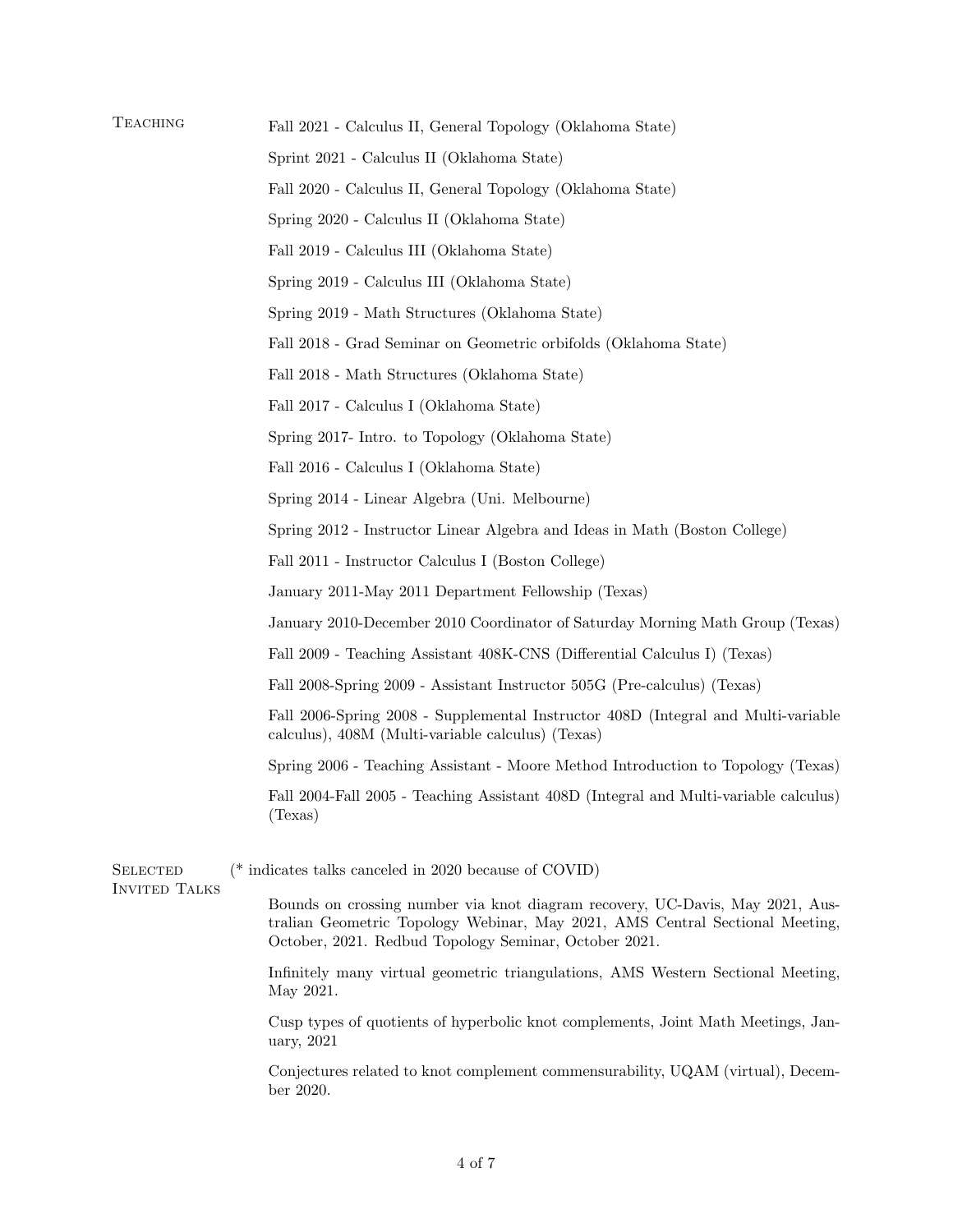High crossing knot complements with few tetrahedra, Geometry and Topology Online, Warwick Mathematics Institute and International Centre for Mathematical Sciences (virtual), May 2020.

- \* High crossing knots with small complexity complements, Eastern Illinois Integrated Conference in Geometry, Dynamics, and Topology, https://ux1.eiu.edu/ gdt/2020.html
- \* Cusp types of quotients of hyperbolic knot complements, AMS Sectional Meeting Boston, March 2020.

Symmetries and Hidden Symmetries of  $(\epsilon, d_L)$ -Twisted Knot Complements. AMS Section Meeting, Gainesville, FL, November, 2019.

On the complexity of cusped non-hyperbolicity, Rice University, October 2019, Florida State University (Colloquium), November 2019.

Symmetries and Hidden Symmetries of knots obtained by high parameter surgeries on Fully Augmented links, University of Arkansas, April 2019.

The 3D index as a sum over surfaces, RIMS (Kyoto), June, 2018.

Unifying unexpected lens space surgeries, University of Arkansas, November 2017, Columbia, April 2018.

Determining co-hyperbolicity of 3-manifolds, University of Oklahoma, October 2017.

Geometry of planar surfaces and exceptional fillings, University of Pittsburgh, October 2016.

Symmetries of knots in the Poincare homology sphere with cyclic fillings, Monash University March 2016.

Commensurability classes of knot complements, University of Illinois-Chicago, University of Illinois, December 2015

Asymmetric knots with two cyclic surgeries, Knots in Washington, December 2015

Geometry of planar surfaces and exceptional fillings, Flinders University, September 2015

Verified canonical triangulations, University of Sydney, November 2014

Verified computations for hyperbolic 3-manifolds, Australia National University, May 2014

(with Kimihiko Motegi) A talk in 3 acts: Verified computations, L-space surgeries, and exceptional fillings, Shonan Conference April 2014

Software presentation: HIKMOT, ICERM, October 2013

Verified computations for hyperbolic 3-manifolds, Maryland, Miami, Wisconsin, Williams, Texas, October 2013

The big Dehn surgery graph and the link of  $S^3$ , AusMS Sydney, 2013

Knot complements and commensurability, Tokyo Institute of Technology, May 2013

3-manifolds, group weight, and Dehn surgeries, Cube complexes and 3-manifolds, University of Illinois at Chicago, May 2013

Verified computations for hyperbolic 3-manifolds, Geometric topology in Cortona, Interactions of quantum topology and hyperbolic geometry, A conference in honor of Riccardo Benedetti for his 60th birthday, June 2013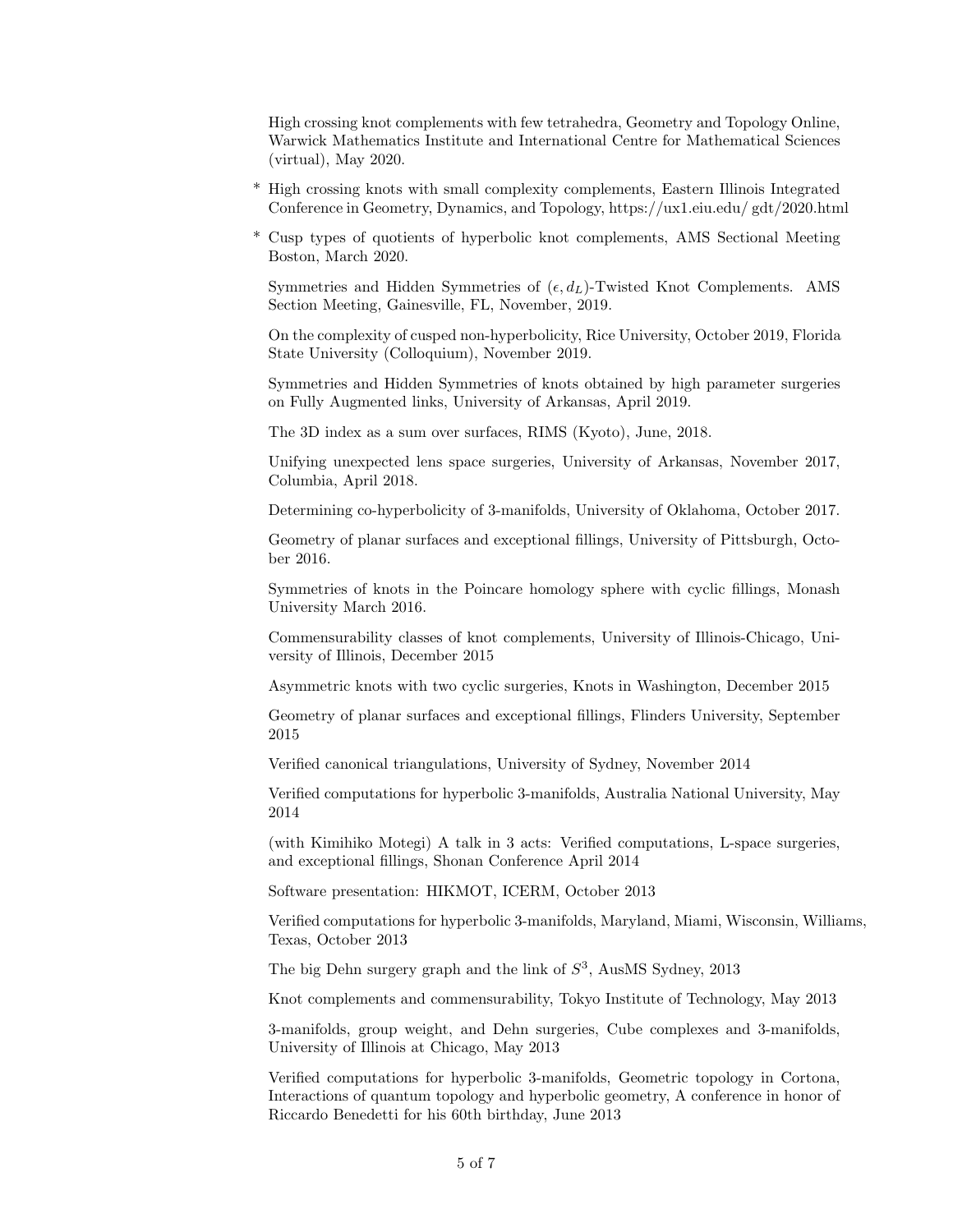Generalized Berge knots, Low-dimensional Topology and Geometry in Toulouse, June 2013

## RECENT TALKS

Triangle groups and small congruence certificates, (Two parts), Oklahoma State Number Theory Seminar, Fall 2021.

Bounds for arithmetic invariants of 3-manifolds, Oklahoma State Topology Seminar, Fall 2021.

Exceptional Surgeries in 3-manifolds, Spring 2021.

Three sphere recognition modulo GRH, Oklahoma State Topology Seminar, Fall 2019.

Knot complements covering orbifolds, Oklahoma State Topology Seminar, Fall 2018.

Asymmetric knot complements in arbitrary 3-manifolds, Oklahoma State Topology Seminar, Spring 2018.

Working seminar: SnapPy - software to deal with hyperbolic manifolds, Oklahoma State Topology Seminar, Spring 2018.

Working seminar: What is the Pachner graph? with Henry Segerman, Oklahoma State Topology Seminar, Fall 2017.

Infinite geometric triangulations of hyperbolic 3-manifolds, Oklahoma State Topology Seminar, Fall 2017.

Determining co-hyperbolicity of 3-manifolds, Oklahoma State Topology Seminar, Spring 2017.

Unifying exceptional surgeries, Oklahoma State Topology Seminar, Fall 2016

What is SnapPy, Oklahoma State Topology Seminar, January 2016

## Undergraduate/General

| <b>AUDIENCE</b><br><b>TALKS</b> | Northern Oklahoma Math Teachers' Circle, April 2020.                  |  |
|---------------------------------|-----------------------------------------------------------------------|--|
|                                 | Tic-tac-toe is simple, isn't it? Oklahoma State Math Club, Fall 2019. |  |
|                                 | Stillwater High school math club, Spring 2019                         |  |
|                                 | Wallpaper Patterns, Oklahoma State Math Club, Spring 2017.            |  |
|                                 |                                                                       |  |

## **SERVICE**

 $A$ udience

Personnel Committee, Fall 2019-Spring 2020. Doctoral Topology Curriculum Committee, Fall 2018-Fall 2019. Voting Rules Committee, Spring 2019. A. Giannopoulos, Masters report committee, Summer 2018. Postdoctoral recruitment committee, Oklahoma State, Fall 2016- Spring 2018. Assistant Director Vacation Scholars Program Summer 2016 University of Melbourne